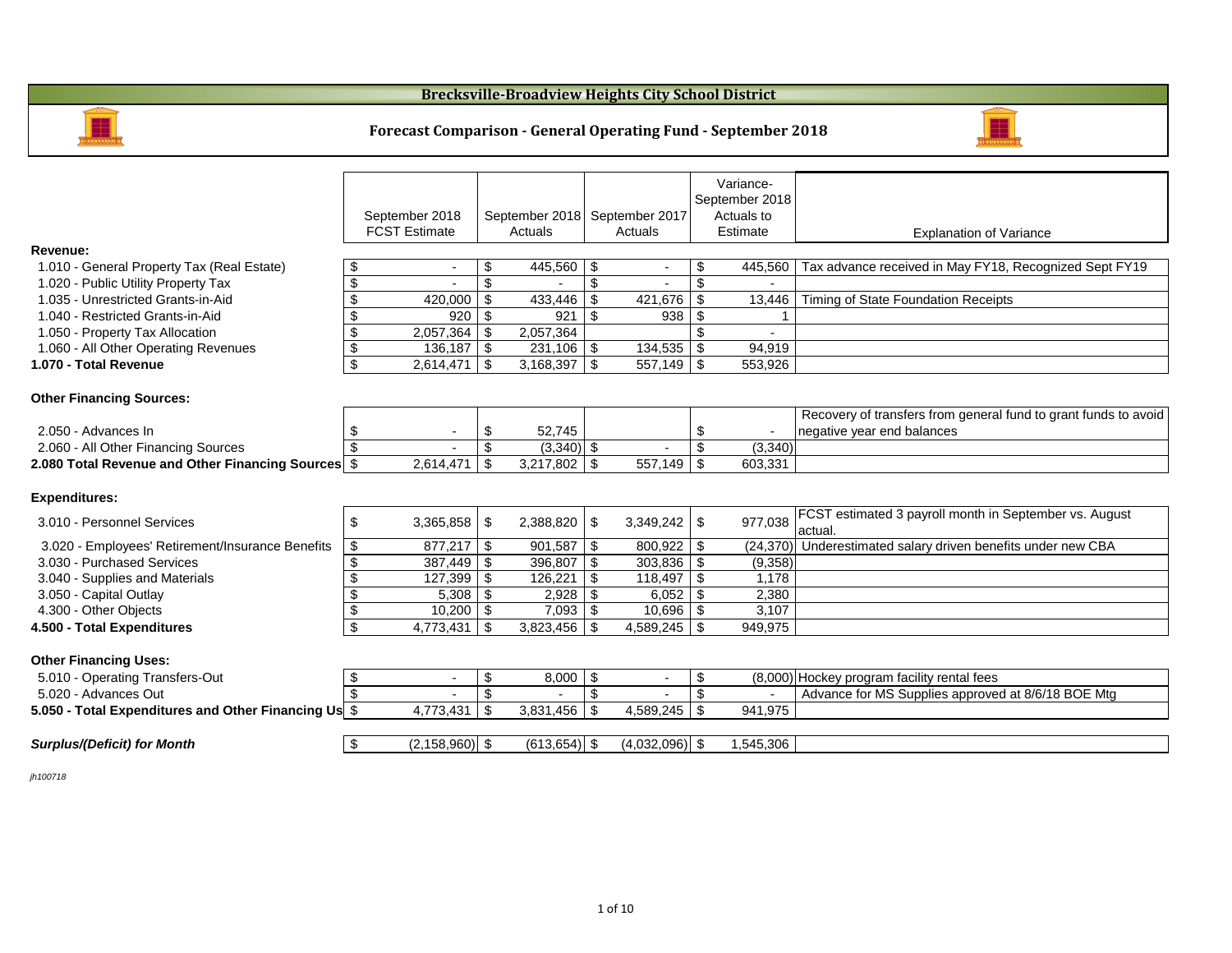|                                                     |                                          |                                          |                                         | Variance-                              |                                                |
|-----------------------------------------------------|------------------------------------------|------------------------------------------|-----------------------------------------|----------------------------------------|------------------------------------------------|
|                                                     |                                          |                                          |                                         | <b>Current FYTD</b>                    |                                                |
|                                                     | <b>Current FYTD FCST</b>                 | <b>Current FYTD</b>                      |                                         | <b>Actual to FCST</b>                  |                                                |
|                                                     | Estimate                                 | Actuals                                  | <b>Prior FYTD Actuals</b>               | Estimate                               | <b>Explanation</b>                             |
| <b>Revenue:</b>                                     |                                          |                                          |                                         |                                        |                                                |
| 1.010 - General Property Tax (Real Estate)          | 15,568,555<br>\$                         | 15,948,110<br>\$                         | $\boldsymbol{\mathsf{S}}$<br>14,166,202 | \$                                     | 379,555   Delinquent property tax collection   |
| 1.020 - Public Utility Property Tax                 | $\boldsymbol{\mathsf{S}}$<br>1,016,668   | $\boldsymbol{\mathsf{\$}}$<br>1,013,152  | $\sqrt{3}$<br>$919,515$ \$              | (3,516)                                |                                                |
| 1.035 - Unrestricted Grants-in-Aid                  | \$<br>1,395,492                          | \$<br>1,386,033                          | $\mathfrak{F}$<br>1,400,061             | \$<br>(9, 459)                         |                                                |
| 1.040 - Restricted Grants-in-Aid                    | \$<br>2,815                              | \$<br>2,762                              | \$<br>2,845                             | (53)<br>\$                             |                                                |
| 1.050 - Property Tax Allocation                     | \$<br>2,057,364                          | 2,057,364<br>\$                          |                                         | \$                                     |                                                |
| 1.060 - All Other Operating Revenues                | $\boldsymbol{\theta}$<br>617,501         | $\boldsymbol{\mathsf{\$}}$<br>637,830    | 610,162<br>  \$                         | \$<br>20,329                           | Timing of Special Education Reve               |
| 1.070 - Total Revenue                               | $\boldsymbol{\mathsf{S}}$<br>20,658,395  | 21,045,251<br>\$                         | $\mathfrak{S}$<br>$17,098,785$   \$     | 386,856                                |                                                |
| <b>Other Financing Sources:</b>                     |                                          |                                          |                                         |                                        |                                                |
|                                                     |                                          |                                          |                                         |                                        | Recovery of transfers from gener               |
| 2.050 - Advances In                                 | \$                                       | 52,745<br>\$                             | \$                                      | \$                                     | 52,745   negative year end balances            |
| 2.060 - All Other Financing Sources                 | $\boldsymbol{\mathsf{S}}$<br>188,271     | \$<br>195,484                            | $\boldsymbol{\mathsf{S}}$<br>179,622    | $\mathfrak{F}$<br>7,213                |                                                |
| 2.080 Total Revenue and Other Financing Sources     | $\boldsymbol{\mathcal{L}}$<br>20,846,666 | $\boldsymbol{\mathcal{S}}$<br>21,293,480 | \$<br>17,278,407                        | l \$<br>446,814                        |                                                |
| <b>Expenditures:</b>                                |                                          |                                          |                                         |                                        |                                                |
| 3.010 - Personnel Services                          | \$<br>7,303,142                          | \$<br>7,246,224                          | $\mathfrak{F}$<br>7,153,611             | $\boldsymbol{\mathsf{S}}$<br>56,918    | FCST overestimate in FY19, offs<br><b>CBA</b>  |
| 3.020 - Employees' Retirement/Insurance Benefits    | \$<br>2,587,388                          | 2,677,704<br>\$                          | 2,404,680<br>\$                         | $\boldsymbol{\mathsf{\$}}$<br>(90,316) | Variance driven primary by salary<br>CBA.      |
| 3.030 - Purchased Services                          | \$<br>1,196,182                          | \$<br>1,209,774                          | $\boldsymbol{\mathsf{S}}$<br>1,104,361  | $\boldsymbol{\mathcal{F}}$<br>(13,592) |                                                |
| 3.040 - Supplies and Materials                      | $\boldsymbol{\theta}$<br>313,542         | $\$\$<br>502,280                         | $\boldsymbol{\mathsf{\$}}$<br>300,990   | $\boldsymbol{\mathcal{L}}$             | (188,738) Curriculum software licensure pu     |
| 3.050 - Capital Outlay                              | $\boldsymbol{\mathsf{S}}$<br>21,168      | \$<br>18,051                             | $\$\$<br>21,755                         | $\boldsymbol{\mathsf{\$}}$<br>3,117    |                                                |
| 4.300 - Other Objects                               | \$<br>289,569                            | 344,293<br>\$                            | $\boldsymbol{\mathcal{S}}$<br>311,501   | \$<br>(54, 724)                        | Delinquent property tax collection<br>increase |
| 4.500 - Total Expenditures                          | \$<br>$11,710,991$ \$                    |                                          | $11,296,898$ \$                         | (287, 335)                             |                                                |
| <b>Other Financing Uses:</b>                        |                                          |                                          |                                         |                                        |                                                |
| 5.010 - Operating Transfers-Out                     | \$                                       | $\$\$<br>8,000                           | \$                                      | $\frac{1}{2}$                          | (8,000) Hockey program facility rental fee     |
| 5.020 - Advances Out                                | 40,363<br>\$                             | 40,000<br>$\boldsymbol{\mathsf{\$}}$     | 40,000<br>$\sqrt{3}$                    | $\boldsymbol{\mathsf{\$}}$<br>363      |                                                |
| 5.050 - Total Expenditures and Other Financing Uses | $\boldsymbol{\$}$<br>11,751,354          | 12,046,326<br>\$                         | \$<br>11,336,898                        | (294, 972)<br>\$                       |                                                |
|                                                     |                                          |                                          |                                         |                                        |                                                |
| <b>Surplus/(Deficit) FYTD</b>                       | $\boldsymbol{\mathsf{\$}}$<br>9,095,312  | 9,247,154<br>\$                          | $5,941,509$ \$<br>  \$                  | 151,842                                |                                                |
|                                                     |                                          |                                          |                                         |                                        |                                                |

*jh100718*

#### **Brecksville-Broadview Heights City School District**



#### **Forecast Comparison - General Operating Fund - July to September 2018**



#### Explanation of Variance

cial Education Revenues, ADK and PTP fees

ansfers from general fund to grant funds to avoid end balances

imate in FY19, offset with two payrolls under new

In primary by salary driven benefits under new

tware licensure purchases districtwide

perty tax collection fees and liability ins premium

m facility rental fees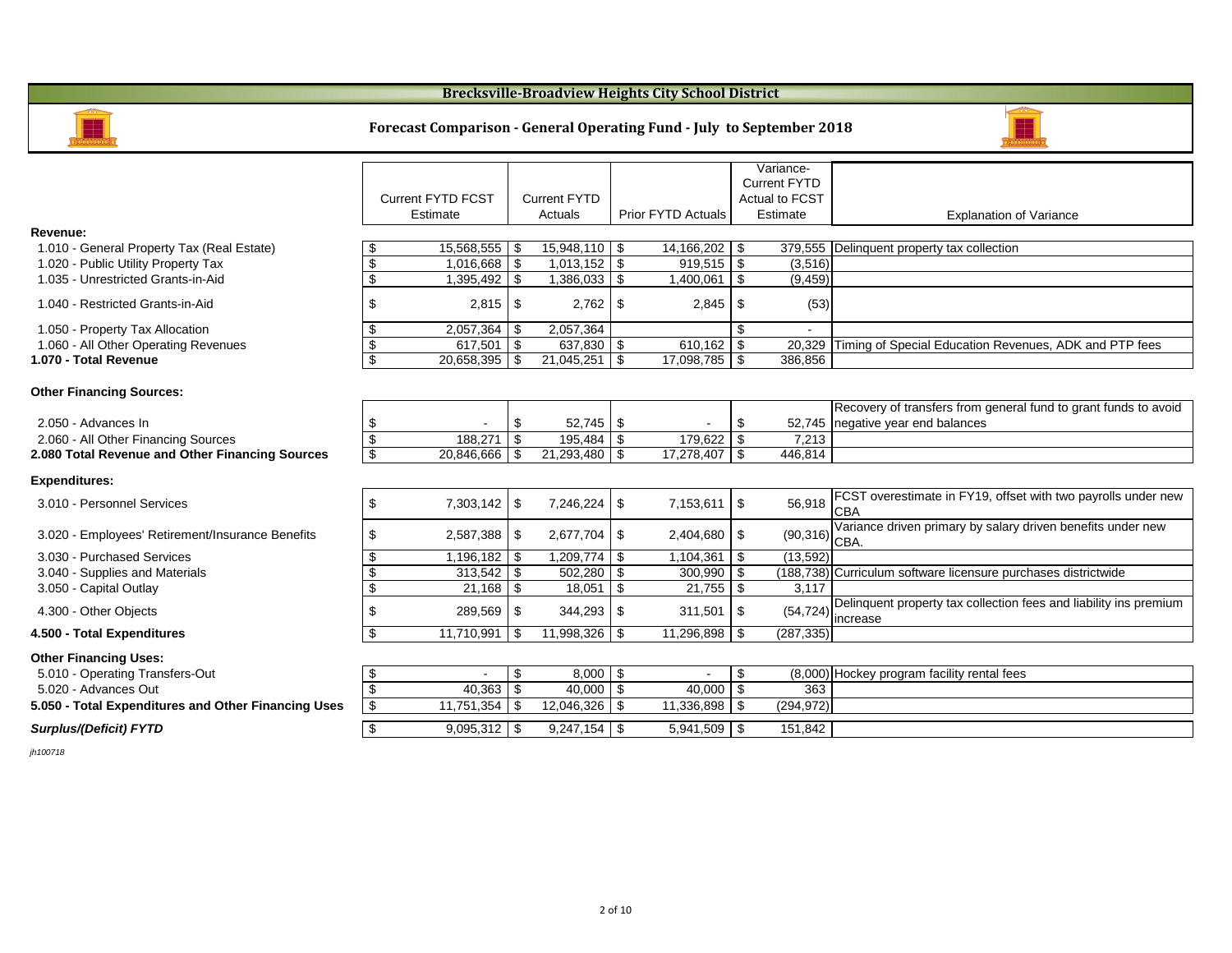|                                                                     | <b>Brecksville-Broadview Heights City School District</b>                                      |                      |                 |                       |                    |                     |                      |                   |                    |                         |
|---------------------------------------------------------------------|------------------------------------------------------------------------------------------------|----------------------|-----------------|-----------------------|--------------------|---------------------|----------------------|-------------------|--------------------|-------------------------|
| <b>Revenue Analysis Report - General Operating Fund Only - FY19</b> |                                                                                                |                      |                 |                       |                    |                     |                      |                   |                    |                         |
|                                                                     |                                                                                                | <b>Local Revenue</b> |                 |                       | Federal            |                     | <b>State Revenue</b> |                   |                    |                         |
|                                                                     | <b>Taxes</b>                                                                                   |                      |                 |                       |                    | <b>Unrestricted</b> | Property             | <b>Restricted</b> |                    |                         |
| 2018-2019                                                           | Real<br><b>Estate</b>                                                                          | Personal<br>Property | <b>Interest</b> | <b>Other</b><br>Local | <b>OH Medicaid</b> | Grants-<br>in-Aid   | Tax<br>Allocation    | Grants-<br>in-Aid | Non-<br>Operating* | <b>Total</b><br>Revenue |
| <b>July</b>                                                         | 9,121,000                                                                                      |                      | 28,143          | 17,121                | 6,200              | 419,958             |                      | 910               | 195,484            | 9,788,816               |
| <b>August</b>                                                       | 6,381,550                                                                                      | 1,013,152            | 39,026          | 314,550               | 1,684              | 532,629             |                      | 931               | 3,340              | 8,286,862               |
| <b>September</b>                                                    | 445,560                                                                                        |                      | 30,127          | 124,836               | 76,142             | 433,446             | 2,057,364            | 921               | 49,405             | 3,217,801               |
| <b>October</b>                                                      |                                                                                                |                      |                 |                       |                    |                     |                      |                   |                    |                         |
| <b>November</b>                                                     |                                                                                                |                      |                 |                       |                    |                     |                      |                   |                    |                         |
| <b>December</b>                                                     |                                                                                                |                      |                 |                       |                    |                     |                      |                   |                    |                         |
| <b>January</b>                                                      |                                                                                                |                      |                 |                       |                    |                     |                      |                   |                    |                         |
| February                                                            |                                                                                                |                      |                 |                       |                    |                     |                      |                   |                    |                         |
| <b>March</b>                                                        |                                                                                                |                      |                 |                       |                    |                     |                      |                   |                    |                         |
| <b>May</b>                                                          |                                                                                                |                      |                 |                       |                    |                     |                      |                   |                    |                         |
| <b>May</b>                                                          |                                                                                                |                      |                 |                       |                    |                     |                      |                   |                    |                         |
| June                                                                |                                                                                                |                      |                 |                       |                    |                     |                      |                   |                    |                         |
| <b>Totals</b>                                                       | \$15,948,110                                                                                   | \$1,013,152          | \$97,296        | \$456,507             | \$84,026           | \$1,386,033         | \$2,057,364          | \$2,762           | \$248,229          | \$21,293,479            |
| % of Total                                                          | 74.90%                                                                                         | 4.76%                | 0.46%           | 2.14%                 | 0.39%              | 6.51%               | 9.66%                | 0.01%             | 1.17%              |                         |
|                                                                     | *Non-Operating Revenue includes advances in, and refund of prior year expenditures (i.e. BWC). |                      |                 |                       |                    |                     |                      |                   |                    | jh100518                |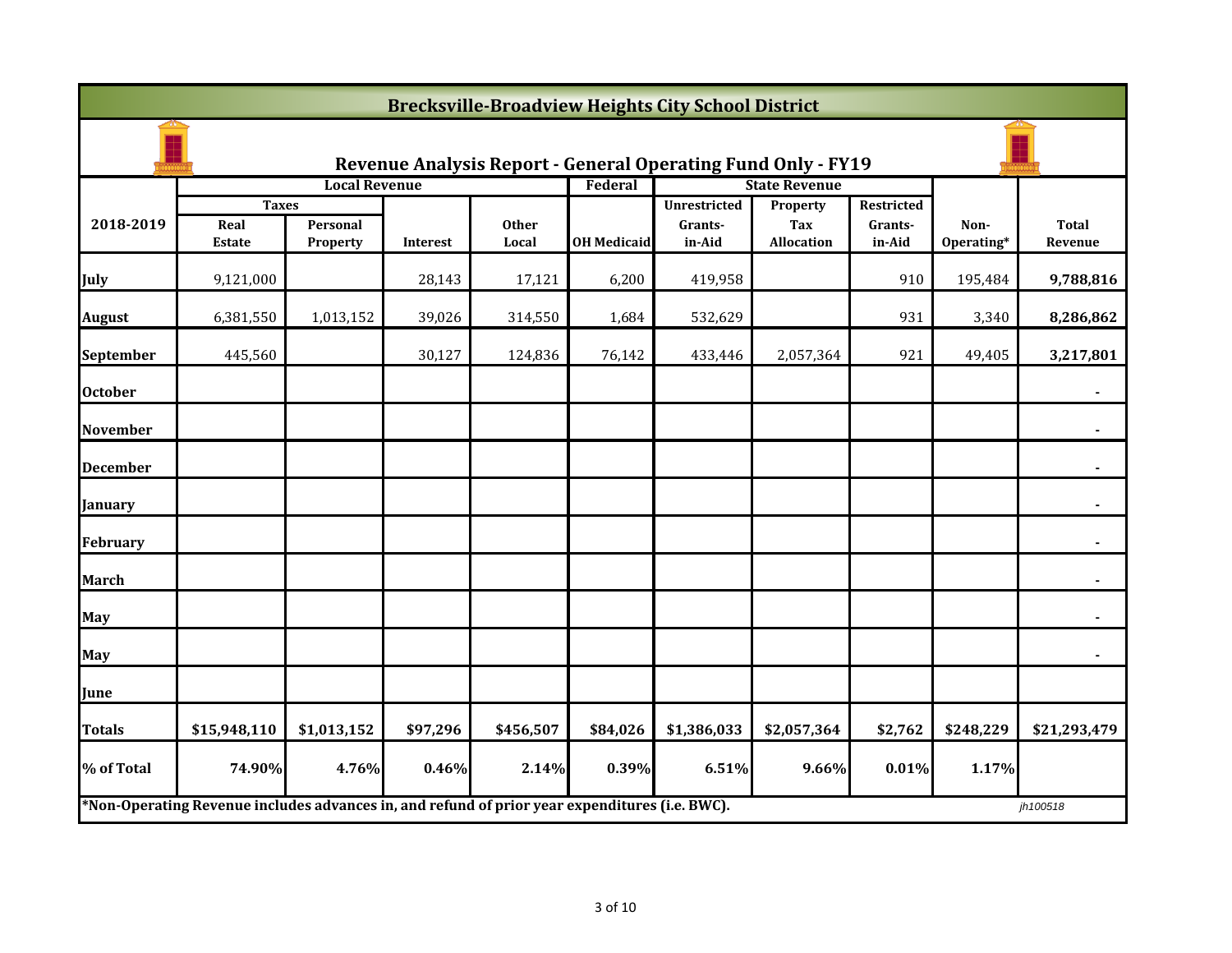|                | <b>Brecksville-Broadview Heights City School District</b>                                                                 |                 |                 |                 |           |              |                    |                                 |  |  |  |
|----------------|---------------------------------------------------------------------------------------------------------------------------|-----------------|-----------------|-----------------|-----------|--------------|--------------------|---------------------------------|--|--|--|
|                | <b>Expenditure Analysis Report - General Operating Fund - FY19</b>                                                        |                 |                 |                 |           |              |                    |                                 |  |  |  |
| 2018-19        | <b>Salaries</b>                                                                                                           | <b>Benefits</b> | <b>Services</b> | <b>Supplies</b> | Equipment | <b>Other</b> | Non-<br>Operating* | <b>Total</b><br><b>Expenses</b> |  |  |  |
| July           | 1,926,194                                                                                                                 | 875,969         | 478,770         | 125,025         | 10,298    | 64,762       |                    | 3,481,018                       |  |  |  |
| August         | 2,931,210                                                                                                                 | 900,148         | 334,197         | 251,034         | 4,825     | 272,438      | 40,000             | 4,733,852                       |  |  |  |
| September      | 2,388,820                                                                                                                 | 901,587         | 396,807         | 126,221         | 2,928     | 7,093        |                    | 3,823,456                       |  |  |  |
| <b>October</b> |                                                                                                                           |                 |                 |                 |           |              |                    | $\blacksquare$                  |  |  |  |
| November       |                                                                                                                           |                 |                 |                 |           |              |                    |                                 |  |  |  |
| December       |                                                                                                                           |                 |                 |                 |           |              |                    | $\blacksquare$                  |  |  |  |
| January        |                                                                                                                           |                 |                 |                 |           |              |                    | $\blacksquare$                  |  |  |  |
| February       |                                                                                                                           |                 |                 |                 |           |              |                    | $\overline{\phantom{a}}$        |  |  |  |
| March          |                                                                                                                           |                 |                 |                 |           |              |                    |                                 |  |  |  |
| April          |                                                                                                                           |                 |                 |                 |           |              |                    |                                 |  |  |  |
| May            |                                                                                                                           |                 |                 |                 |           |              |                    | $\blacksquare$                  |  |  |  |
| June           |                                                                                                                           |                 |                 |                 |           |              |                    |                                 |  |  |  |
| <b>TOTALS</b>  | \$7,246,224                                                                                                               | \$2,677,704     | \$1,209,774     | \$502,280       | \$18,051  | \$344,293    | \$40,000           | \$12,038,326                    |  |  |  |
| % of Total     | 60.19%                                                                                                                    | 22.24%          | 10.05%          | 4.17%           | 0.15%     | 2.86%        | 0.33%              |                                 |  |  |  |
|                | *Non-Operating expenses include advances and transfers out.<br>Operating Fund includes General Fund (001) only for FY2018 |                 |                 |                 |           |              |                    | jh100518                        |  |  |  |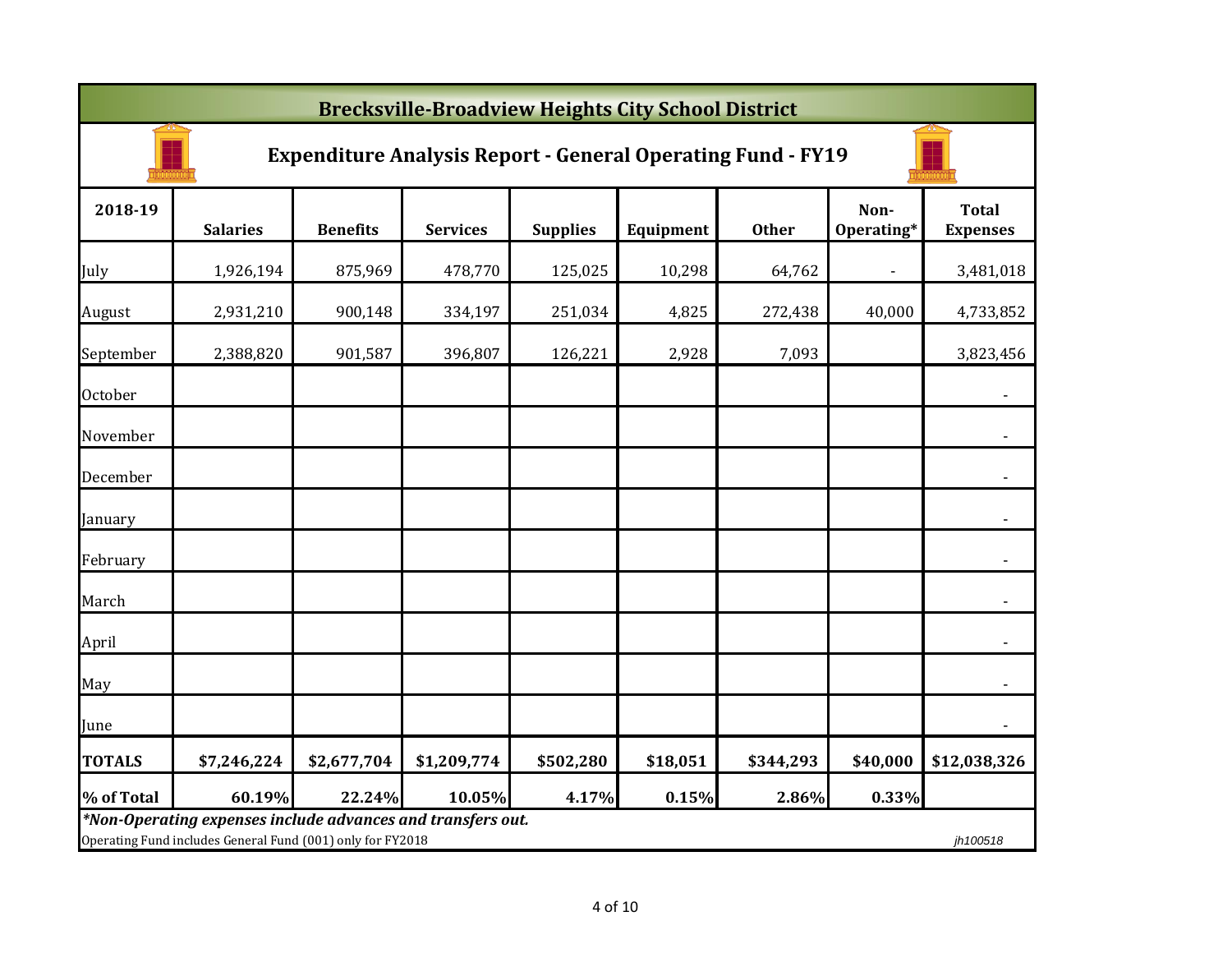## **Brecksville-Broadview Heights City School District**



## **September, 2018 FINSUMM Financial Summary**

|     |                                         |                                                |                                   |                                                         |                                       |                                                             |                                                 |                                       | jh100518                                             |
|-----|-----------------------------------------|------------------------------------------------|-----------------------------------|---------------------------------------------------------|---------------------------------------|-------------------------------------------------------------|-------------------------------------------------|---------------------------------------|------------------------------------------------------|
|     |                                         |                                                |                                   | "where fine education is a heritage"                    |                                       |                                                             |                                                 |                                       |                                                      |
|     | <b>Fund Fund Name</b>                   | <b>Beginning</b><br><b>Balance</b><br>7/1/2018 | <b>Monthly</b><br><b>Receipts</b> | <b>Fiscal Year</b><br><b>To Date</b><br><b>Receipts</b> | <b>Monthly</b><br><b>Expenditures</b> | <b>Fiscal Year</b><br><b>To Date</b><br><b>Expenditures</b> | <b>Current</b><br><b>Fund</b><br><b>Balance</b> | <b>Current</b><br><b>Encumbrances</b> | <b>Unencumbered</b><br><b>Fund</b><br><b>Balance</b> |
| 001 | <b>General Fund</b>                     | \$15,646,446.76                                | \$3,217,801.31                    | \$21,293,478.61                                         | \$3,831,454.90                        | \$12,046,325.54                                             | \$24,893,599.83                                 | \$3,174,179.57                        | \$21,719,420.26                                      |
| 002 | <b>Bond Retirement</b>                  | \$4,140,723.32                                 | \$6,882,083.71                    | \$7,812,996.90                                          | \$0.00                                | \$0.00                                                      | 11,953,720.22                                   | \$0.00                                | 11,953,720.22                                        |
| 003 | Permanent Improvement                   | \$1,736,013.13                                 | \$107,396.17                      | \$769,708.14                                            | \$143,547.33                          | \$909,168.89                                                | 1,596,552.38                                    | \$564,916.59                          | 1,031,635.79                                         |
| 004 | <b>Building Fund</b>                    | \$196,453.36                                   | \$44,552,259.98                   | \$44,552,259.98                                         | \$0.00                                | \$0.00                                                      | 44,748,713.34                                   | \$0.00                                | 44,748,713.34                                        |
| 006 | <b>Food Service</b>                     | \$320,608.85                                   | \$99,721.64                       | \$215,278.44                                            | \$129,715.35                          | \$250,768.93                                                | 285,118.36                                      | \$422,933.22                          | (137, 814.86)                                        |
| 007 | <b>Special Trust</b>                    | \$89,942.42                                    | \$1,152.23                        | \$32,919.14                                             | \$182.27                              | \$62,088.88                                                 | 60,772.68                                       | \$1,946.12                            | 58,826.56                                            |
| 009 | <b>Uniform Supplies</b>                 | \$207,556.05                                   | \$65,622.71                       | \$126,992.59                                            | \$36,728.05                           | \$106,427.64                                                | 228,121.00                                      | \$58,229.02                           | 169,891.98                                           |
| 014 | Rotary - Internal Services              | \$125,248.71                                   | \$8,175.00                        | \$19,718.50                                             | \$6,596.40                            | \$24,721.36                                                 | 120,245.85                                      | \$50,993.26                           | 69,252.59                                            |
| 018 | <b>Public School Support</b>            | \$159,662.29                                   | (\$31,008.89)                     | (\$22,431.21)                                           | \$2,351.31                            | \$7,454.82                                                  | 129,776.26                                      | \$13,983.06                           | 115,793.20                                           |
| 019 | Other Grants                            | \$193,341.82                                   | \$0.00                            | \$9,207.29                                              | \$141.50                              | \$14,170.37                                                 | 188,378.74                                      | \$8,383.81                            | 179,994.93                                           |
| 020 | Child Care Fund                         | \$345,931.95                                   | \$40,973.83                       | \$142,524.67                                            | \$28,388.65                           | \$127,181.04                                                | 361,275.58                                      | \$10,552.40                           | 350,723.18                                           |
| 022 | <b>Unclaimed Funds</b>                  | \$461,000.00                                   | $(*461,000.00)$                   | $(*461,000.00)$                                         | \$0.00                                | \$0.00                                                      | 0.00                                            | \$0.00                                | 0.00                                                 |
| 200 | <b>Student Managed Funds</b>            | \$151,917.32                                   | \$13,789.00                       | \$23,212.60                                             | \$10,218.60                           | \$27,168.92                                                 | 147,961.00                                      | \$59,100.79                           | 88,860.21                                            |
| 300 | <b>District Managed Funds</b>           | \$223,078.64                                   | \$79,041.38                       | \$148,022.42                                            | \$54,092.50                           | \$105,067.25                                                | 266,033.81                                      | \$121,489.69                          | 144,544.12                                           |
| 401 | <b>Auxiliary Services</b>               | \$9,741.70                                     | \$41.06                           | \$37,293.30                                             | \$1,107.95                            | \$1,605.11                                                  | 45,429.89                                       | \$5,197.86                            | 40,232.03                                            |
| 451 | <b>OneNet (Data Communication)</b>      | \$0.00                                         | \$0.00                            | \$0.00                                                  | \$0.00                                | \$0.00                                                      | 0.00                                            | \$0.00                                | b                                                    |
| 499 | Miscellaneous State Grants              | \$6,723.89                                     | \$0.00                            | \$39,800.00                                             | \$28,269.16                           | \$41,852.00                                                 | 4,671.89                                        | \$0.00                                | 4,671.89                                             |
| 516 | <b>IDEA-B</b>                           | \$95,189.23                                    | \$0.00                            | \$0.00                                                  | \$40,460.54                           | \$103,675.78                                                | (8,486.55)                                      | \$629,486.96                          | (637, 973.51)                                        |
| 551 | Title III - Limited English Proficiency | \$0.00                                         | \$0.00                            | \$3,182.79                                              | \$4,256.15                            | \$4,256.15                                                  | (1,073.36)                                      | \$24.64                               | (1,098.00)                                           |
| 572 | Title I - Disadvantaged Children        | \$39,204.09                                    | \$0.00                            | \$0.00                                                  | \$4,295.58                            | \$4,614.92                                                  | 34,589.17                                       | \$942.32                              | 33,646.85                                            |
| 587 | Preschool                               | \$0.00                                         | \$0.00                            | \$0.00                                                  | \$0.00                                | \$0.00                                                      | 0.00                                            | \$0.00                                | 0.00                                                 |
| 590 | Title II-A - Improving Teacher Quality  | \$1,025.85                                     | \$0.00                            | \$0.00                                                  | \$858.34                              | \$858.34                                                    | 167.51                                          | \$225.00                              | (57.49)                                              |
| 599 | Miscellaneous Federal Grants            | \$14,920.79                                    | \$0.00                            | \$0.00                                                  | \$52,600.56                           | \$75,729.13                                                 | (60, 808.34)                                    | \$2,009.02                            | (62, 817.36)                                         |
|     |                                         |                                                |                                   |                                                         |                                       |                                                             |                                                 |                                       |                                                      |
|     | <b>Grand Totals (ALL Funds)</b>         | \$24,164,730.17                                | \$54,576,049.13                   | \$74,743,164.16                                         | \$4,375,265.14                        | \$13,913,135.07                                             | \$84,994,759.26                                 | \$5,124,593.33                        | \$79,870,165.93                                      |
|     |                                         |                                                |                                   |                                                         |                                       |                                                             |                                                 |                                       |                                                      |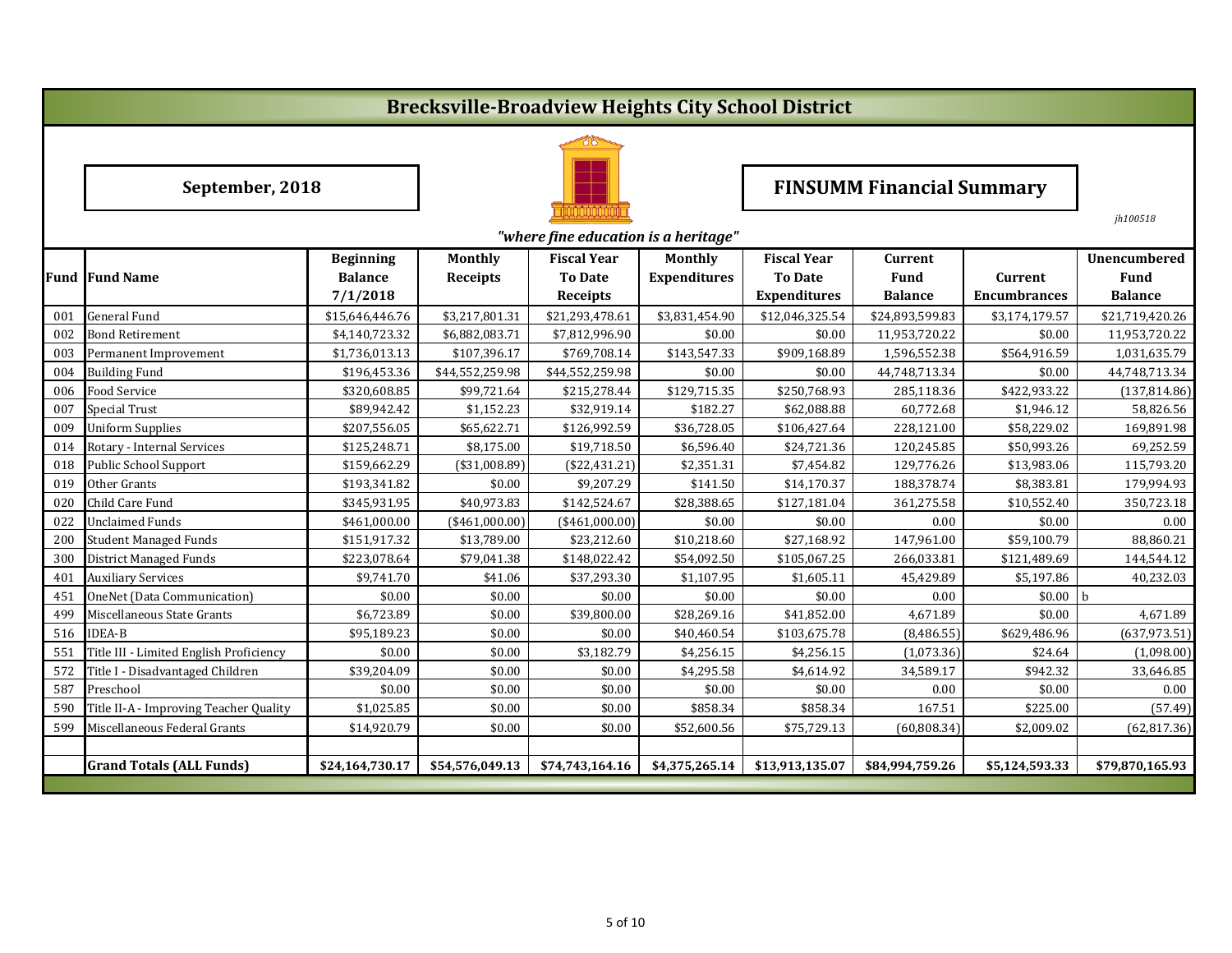## *Brecksville-Broadview Heights Board of Education*

## *Record of Advances for 2018/2019*



|                                            |                                                                   |             |                | INITIAL ADVANCE INFORMATION     |               |                 | <b>ADVANCE RETURN</b> |  |  |  |
|--------------------------------------------|-------------------------------------------------------------------|-------------|----------------|---------------------------------|---------------|-----------------|-----------------------|--|--|--|
| <b>Date</b>                                | <b>Board</b>                                                      | <b>FROM</b> | T <sub>0</sub> | <b>Fund</b>                     |               | <b>Date</b>     |                       |  |  |  |
| Approved                                   | <b>Resolution</b>                                                 | <b>Fund</b> | <b>Fund</b>    | <b>Name</b>                     | <b>Amount</b> | <b>Returned</b> | <b>Amount</b>         |  |  |  |
| 8/6/2018                                   |                                                                   | 001         | 009            | <b>Uniform School</b>           | \$40,000.00   |                 |                       |  |  |  |
|                                            |                                                                   |             |                | Supplies - MS                   |               |                 |                       |  |  |  |
| 8/6/2018                                   |                                                                   | 001         | 551-9118       | Title III                       | \$3,182.79    | 9/26/2018       | \$3,182.79            |  |  |  |
| 8/6/2018                                   |                                                                   | 001         | 499-9118       | <b>CAPA</b><br><b>ODH</b> Grant | \$20,746.86   | 9/26/2018       | \$20,746.86           |  |  |  |
| 8/6/2018                                   |                                                                   | 001         | 599-9018       | <b>CAPA</b><br>Drug Free        | \$28,815.13   | 9/26/2018       | \$28,815.13           |  |  |  |
|                                            |                                                                   |             |                |                                 |               |                 |                       |  |  |  |
|                                            |                                                                   |             |                |                                 |               |                 |                       |  |  |  |
|                                            | \$92,744.78<br>\$52,744.78<br><b>TOTAL Advances for 2017-2018</b> |             |                |                                 |               |                 |                       |  |  |  |
| \$40,000.00<br><b>Advances Outstanding</b> |                                                                   |             |                |                                 |               |                 |                       |  |  |  |
| jh100718                                   |                                                                   |             |                |                                 |               |                 |                       |  |  |  |
|                                            |                                                                   |             |                |                                 |               |                 |                       |  |  |  |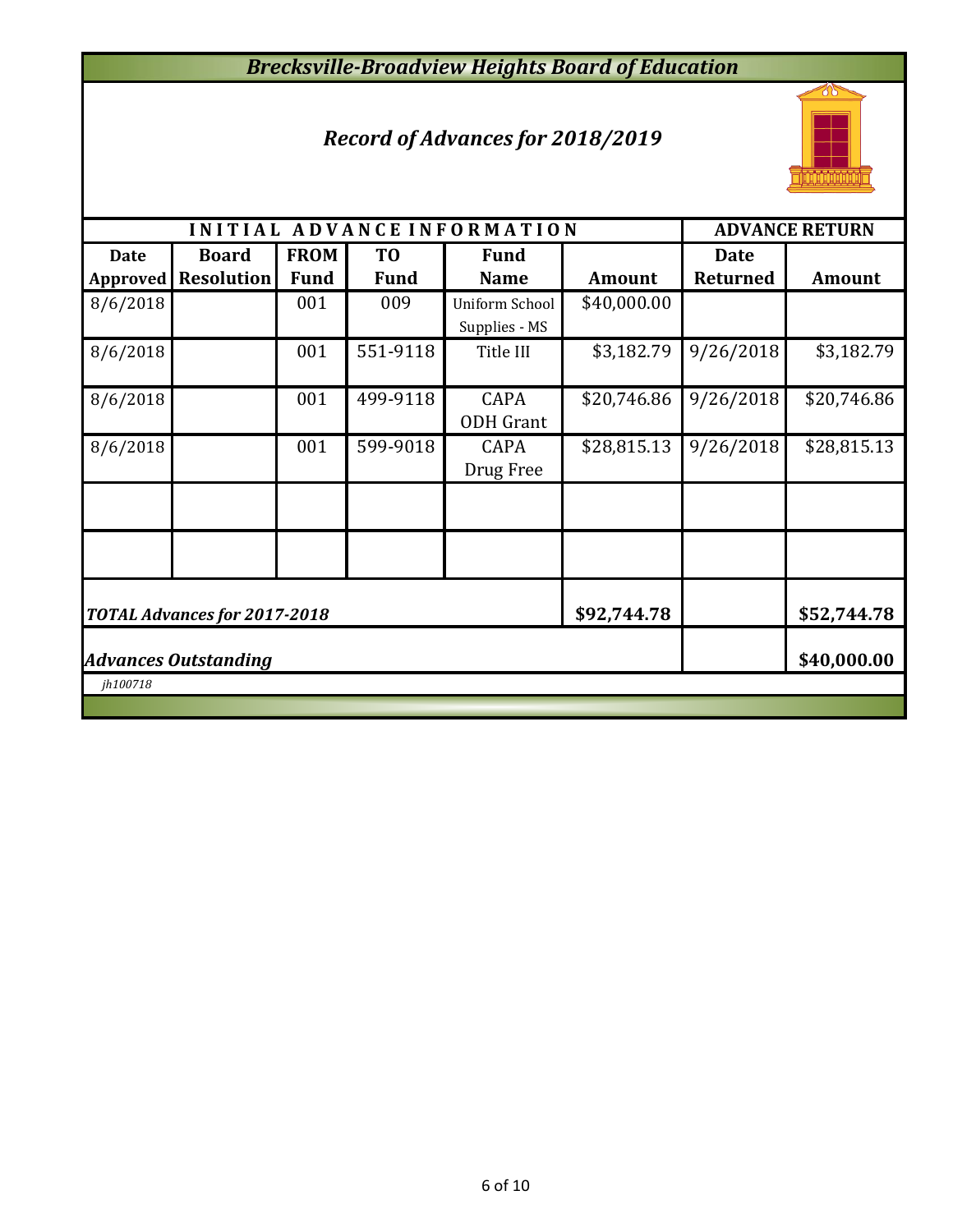## *Brecksville-Broadview Heights Board of Education*



## *Approved Funds for 2017/2018*



|             | This report is a listing of all grant funds authorized and received throughout the 2017/2018 fiscal year.   |                            |                   |                  |                        |
|-------------|-------------------------------------------------------------------------------------------------------------|----------------------------|-------------------|------------------|------------------------|
|             |                                                                                                             | <b>Authorized</b>          | <b>Non-Public</b> | <b>Monthly</b>   | <b>Amount</b>          |
| <b>Fund</b> | <b>Description</b>                                                                                          | <b>Amount</b>              | <b>Authorized</b> | Amount           | <b>Received</b>        |
|             |                                                                                                             |                            | Amount            | <b>Received</b>  | <b>Project-To-Date</b> |
|             | <b>State Grants</b>                                                                                         |                            |                   |                  |                        |
|             | 451/9018 Network Connectivity Subsidy 9018                                                                  | \$10,800.00                | \$0.00            | \$0.00           | \$10,800.00            |
|             | <b>Auxiliary Services</b>                                                                                   |                            |                   |                  |                        |
|             | 401/9018 Assumption                                                                                         | \$158,602.00               | \$0.00            | \$0.00           | \$148,321.49           |
|             | 401/9218 South Suburban Montessori (cancelled 12/17)<br>401/9118 Lawrence School (cancelled beginning FY18) | \$63,000.00<br>\$36,191.00 | \$0.00<br>\$0.00  | \$0.00<br>\$0.00 | \$18,767.05<br>\$0.00  |
|             | <b>CAPA</b>                                                                                                 |                            |                   |                  |                        |
| 499/9118    | <b>Ohio Dept. of Health Tobacco Use Prevention</b><br>and Cessation                                         | \$80,000.00                | \$0.00            | \$0.00           | \$80,000.00            |
|             | <b>Total State Funds</b>                                                                                    | \$348,593.00               | \$0.00            | \$0.00           | \$257,888.54           |
|             | <b>Federal Grants</b>                                                                                       |                            |                   |                  |                        |
|             | 516/9018 IDEA-B Special Education FY18                                                                      | \$779,949.26               | \$0.00            | \$0.00           | \$770,823.32           |
|             | 551/9018 Title III Limited English Proficiency FY18                                                         | \$25,160.37                | \$0.00            | \$0.00           | \$25,160.37            |
|             | 551/9118 Title III immigrant (new in FY18)                                                                  | \$3,182.79                 | \$0.00            | \$0.00           | \$3,182.79             |
|             | 572/9018 Title I FY18                                                                                       | \$273,463.39               | \$0.00            | \$0.00           | \$271,916.00           |
|             | 587/9018 Preschool Special Education FY18                                                                   | \$18,755.02                | \$0.00            | \$0.00           | \$18,755.02            |
|             | 590/9018 Title II-A Improving Teacher Quality FY18                                                          | \$76,458.05                | \$0.00            | \$0.00           | \$73,448.50            |
|             | 599/9118 Title IV-A Student Supp/Academic Enrich (new FY18)                                                 | \$10,000.00                | \$0.00            | \$0.00           | \$4,555.71             |
|             | 599/9018 CAPA Drug-Free Communities FY18                                                                    | \$137,194.21               | \$0.00            | \$0.00           | \$63,978.31            |
|             | <b>Total Federal Funds</b>                                                                                  | \$1,324,163.09             | \$0.00            | \$0.00           | \$1,231,820.02         |
| jh100518    |                                                                                                             |                            |                   |                  |                        |
|             |                                                                                                             |                            |                   |                  |                        |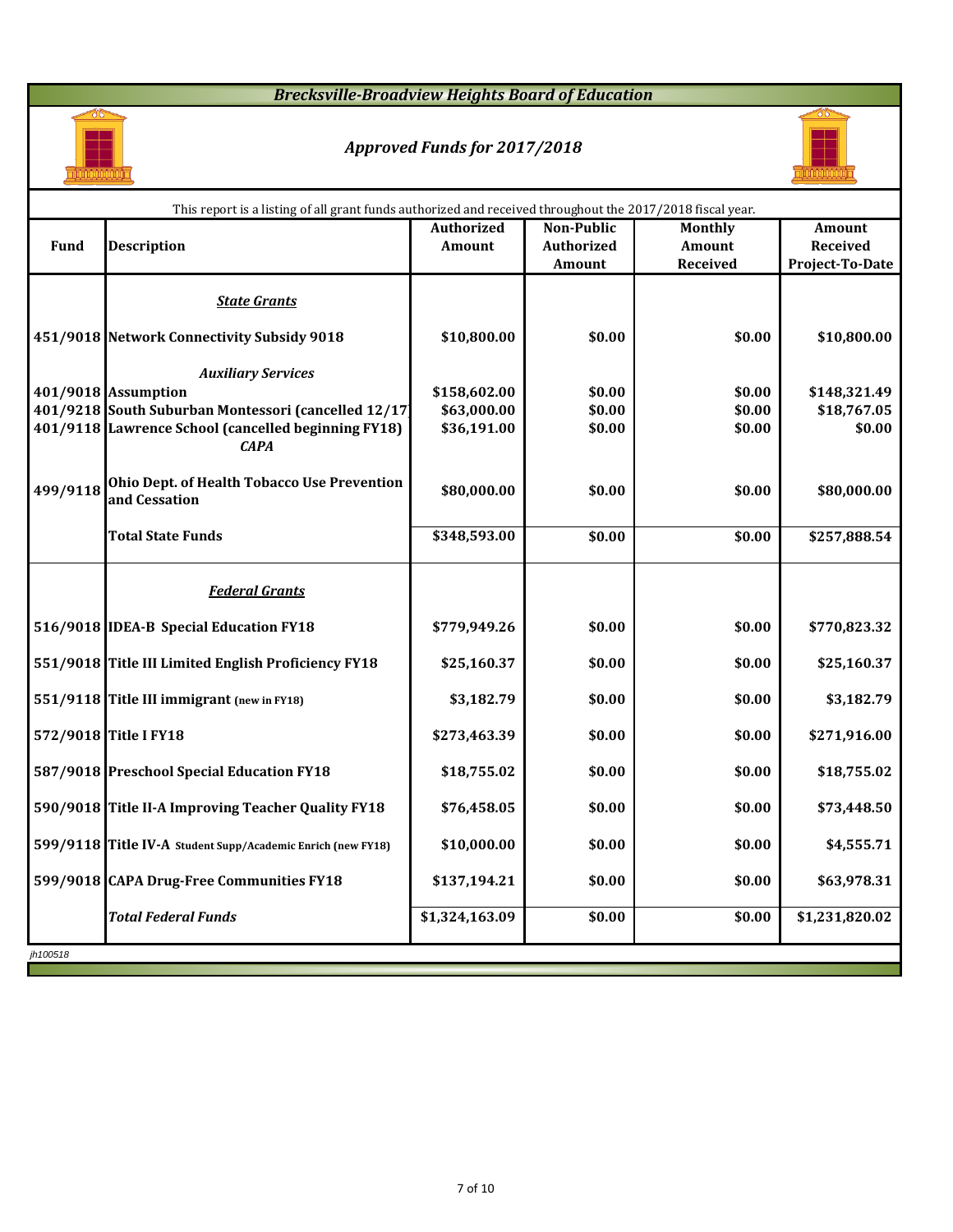| <b>Brecksville-Broadview Heights City School District</b> |                                                      |                     |                     |
|-----------------------------------------------------------|------------------------------------------------------|---------------------|---------------------|
|                                                           | <b>Cash Reconciliation</b><br><b>August 31, 2018</b> |                     |                     |
| <b>FINSUM Balance</b>                                     |                                                      |                     | 84,994,759.26<br>\$ |
| <b>Bank Balance:</b>                                      |                                                      |                     |                     |
| Citizens Bank - General                                   |                                                      | \$<br>7,019,647.39  |                     |
| <b>Investments:</b>                                       |                                                      |                     |                     |
| <b>Citizens Bank - Interest Checking</b>                  | 9,582,569.72                                         |                     |                     |
| <b>STAR Ohio</b>                                          | 2,037,108.80                                         |                     |                     |
| Meeder Investment Management                              | 11,308,676.91                                        |                     |                     |
| <b>First Federal</b>                                      | 4,049,853.54                                         |                     |                     |
| STAR Ohio (P/I Bond Proceeds - Building Fund)             | 44,552,259.98                                        |                     |                     |
| <b>STAR Ohio (Bond Retirement)</b>                        | 6,728,323.28                                         |                     |                     |
|                                                           |                                                      | \$<br>78,258,792.23 |                     |
| <b>Petty Cash:</b>                                        |                                                      |                     |                     |
| Chippewa                                                  | 100.00                                               |                     |                     |
| <b>Highland Drive</b>                                     | 100.00                                               |                     |                     |
| Hilton                                                    | 100.00                                               |                     |                     |
| <b>Central School</b>                                     | 100.00                                               |                     |                     |
| Middle School                                             | 150.00                                               |                     |                     |
| <b>Student Activity</b>                                   | 300.00                                               |                     |                     |
| <b>High School</b>                                        | 150.00                                               |                     |                     |
| Transportation                                            | 150.00                                               |                     |                     |
| <b>Board Office</b>                                       | 150.00                                               |                     |                     |
| Beekeepers                                                | 150.00                                               |                     |                     |
|                                                           |                                                      | \$<br>1,450.00      |                     |
| <b>Change Fund:</b>                                       |                                                      |                     |                     |
| Middle School Athletics - Cash Bank                       | 250.00                                               |                     |                     |
| Middle School Concessions - Cash Bank                     |                                                      |                     |                     |
| High School Athletics - Cash Bank                         | 4,500.00                                             |                     |                     |
| Food Services - Cash Bank                                 | 227.00                                               |                     |                     |
|                                                           |                                                      | \$<br>4,977.00      |                     |
| Less: Outstanding Checks-Citizens Bank (General Fund)     |                                                      | (283, 141.32)       |                     |
| PNC Charges for Sept, charged in October                  |                                                      | (3,224.52)          |                     |
| Intransit                                                 |                                                      | (3,741.52)          |                     |

**Bank Balance \$ 84,994,759.26**

jh100518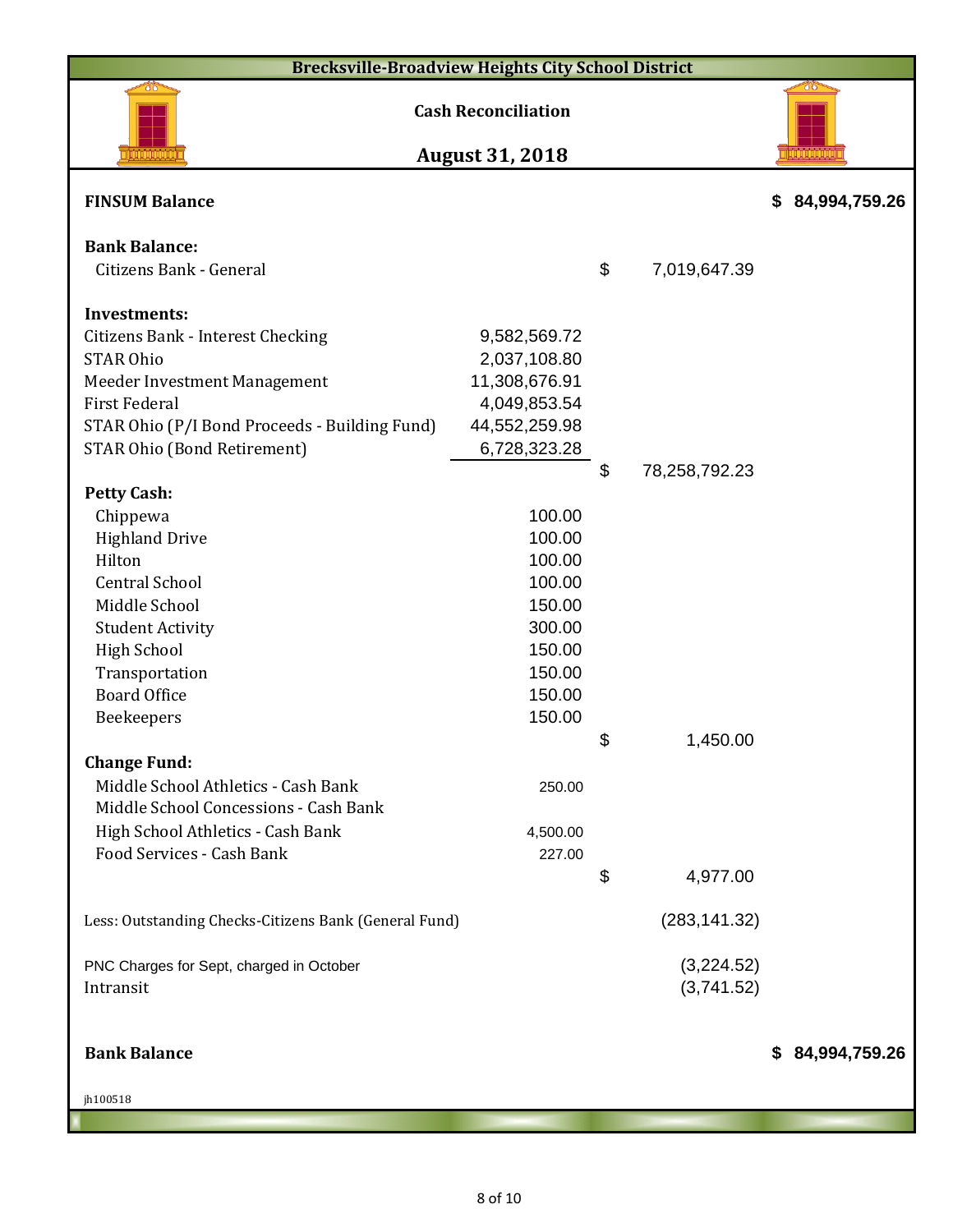|               | <b>Brecksville-Broadview Heights City School District</b> |                             |                                                            |                                  |                                                     |                                                    |                                |                                               |                                   |  |
|---------------|-----------------------------------------------------------|-----------------------------|------------------------------------------------------------|----------------------------------|-----------------------------------------------------|----------------------------------------------------|--------------------------------|-----------------------------------------------|-----------------------------------|--|
|               |                                                           |                             |                                                            |                                  |                                                     |                                                    |                                |                                               |                                   |  |
|               | 30-Sep-18                                                 |                             |                                                            |                                  |                                                     |                                                    | <b>Appropriation Summary</b>   |                                               |                                   |  |
|               |                                                           |                             |                                                            |                                  |                                                     |                                                    |                                | 100518                                        |                                   |  |
|               | "where fine education is a heritage"                      |                             |                                                            |                                  |                                                     |                                                    |                                |                                               |                                   |  |
| <b>Fund</b>   |                                                           | <b>FYTD</b><br>Appropriated | <b>Prior FY</b><br><b>Carryover</b><br><b>Encumbrances</b> | <b>FYTD</b><br><b>Expendable</b> | <b>FYTD</b><br><b>Actual</b><br><b>Expenditures</b> | <b>MTD</b><br><b>Actual</b><br><b>Expenditures</b> | Current<br><b>Encumbrances</b> | <b>FYTD</b><br>Unencumbered<br><b>Balance</b> | <b>FYTD</b><br>Percent<br>Exp/Enc |  |
| 001           | General Fund                                              | \$49,717,199.67             | \$419,486.87                                               | \$50,136,686.54                  | \$12,046,530.07                                     | \$204.53                                           | \$3,323,917.22                 | 34,766,239.25                                 | 30.66%                            |  |
| 002           | <b>Bond Retirement</b>                                    | \$2,523,378.36              | \$0.00                                                     | 2,523,378.36                     | \$0.00                                              | \$0.00                                             | \$0.00                         | 2,523,378.36                                  | 0.00%                             |  |
| 003           | Permanent Improvement                                     | \$1,540,482.18              | \$540,845.56                                               | 2,081,327.74                     | \$909,168.89                                        | \$0.00                                             | \$631,491.55                   | 540,667.30                                    | 74.02%                            |  |
| 004           | <b>Building Fund</b>                                      | \$45,000.00                 | \$0.00                                                     | 45,000.00                        | \$0.00                                              | \$0.00                                             | \$0.00                         | 45,000.00                                     | 0.00%                             |  |
| 006           | <b>Food Service</b>                                       | \$1,651,739.00              | \$30,370.00                                                | 1,682,109.00                     | \$250,768.93                                        | \$0.00                                             | \$422,933.02                   | 1,008,407.05                                  | 40.05%                            |  |
| 007           | Special Trust                                             | \$75,000.00                 | \$0.00                                                     | 75,000.00                        | \$62,088.88                                         | \$0.00                                             | \$1,946.12                     | 10,965.00                                     | 85.38%                            |  |
| 009           | <b>Uniform Supplies</b>                                   | \$260,000.00                | \$350.00                                                   | 260,350.00                       | \$106,427.64                                        | \$0.00                                             | \$58,253.85                    | 95,668.51                                     | 63.25%                            |  |
| 014           | Rotary - Internal Services                                | \$400,000.00                | \$3,533.87                                                 | 403,533.87                       | \$24,721.36                                         | \$0.00                                             | \$56,193.64                    | 322,618.87                                    | 20.05%                            |  |
| 018           | Public School Support                                     | \$100,000.00                | \$229.00                                                   | 100,229.00                       | \$7,454.82                                          | \$0.00                                             | \$18,096.34                    | 74,677.84                                     | 25.49%                            |  |
| 019           | Other Grants                                              | \$146,934.64                | \$62.58                                                    | 146,997.22                       | \$15,420.37                                         | \$1,250.00                                         | \$8,608.81                     | 122,968.04                                    | 16.35%                            |  |
| 020           | Child Care - Beekeepers Fund                              | \$494,438.00                | \$3,697.69                                                 | 498,135.69                       | \$127,181.04                                        | \$0.00                                             | \$10,916.29                    | 360,038.36                                    | 27.72%                            |  |
| 022           | <b>Unclaimed Funds</b>                                    | \$0.00                      | \$0.00                                                     | 0.00                             | \$0.00                                              | \$4,499.60                                         | \$0.00                         | 0.00                                          | $0.00\%$                          |  |
| 200           | <b>Student Managed Funds</b>                              | \$300,000.00                | \$3,705.50                                                 | 303,705.50                       | \$31,668.52                                         | \$44,231.78                                        | \$96,045.19                    | 175,991.79                                    | 42.05%                            |  |
| 300           | District Managed Funds                                    | \$511,852.08                | \$10,136.25                                                | 521,988.33                       | \$149,299.03                                        | \$0.00                                             | \$81,468.41                    | 291,220.89                                    | 44.21%                            |  |
| 401           | <b>Auxiliary Services</b>                                 | \$126,082.67                | \$89.10                                                    | 126,171.77                       | \$1,605.11                                          | \$0.00                                             | \$67,334.16                    | 57,232.50                                     | 54.64%                            |  |
| 451           | OneNet (Data Communication)                               | \$10,800.00                 | \$0.00                                                     | 10,800.00                        | \$0.00                                              | \$0.00                                             | \$0.00                         | 10,800.00                                     | 0.00%                             |  |
|               | 499 Miscellaneous State Grants                            | \$164,000.00                | \$6,247.50                                                 | 170,247.50                       | \$41,852.00                                         | \$0.00                                             | \$5,500.00                     | 122,895.50                                    | 27.81%                            |  |
|               | 516 IDEA-B                                                | \$720,663.00                | \$95,189.23                                                | 815,852.23                       | \$103,675.78                                        | \$0.00                                             | \$629,486.96                   | 82,689.49                                     | 89.86%                            |  |
| 551           | Title III - Limited English Proficiency                   | \$18,944.95                 | \$0.00                                                     | 18,944.95                        | \$4,256.15                                          | \$0.00                                             | \$24.64                        | 14,664.16                                     | 22.60%                            |  |
| 572           | Title I - Disadvantaged Children                          | \$283,780.44                | \$0.00                                                     | 283,780.44                       | \$4,614.92                                          | \$0.00                                             | \$1,536.98                     | 277,628.54                                    | 2.17%                             |  |
| 587           | Preschool                                                 | \$20,379.56                 | \$0.00                                                     | 20,379.56                        | \$0.00                                              | \$0.00                                             | \$0.00                         | 20,379.56                                     | $0.00\%$                          |  |
| 590           | Title II-A - Improving Teacher Quality                    | \$80,313.66                 | \$0.00                                                     | 80,313.66                        | \$858.34                                            | \$0.00                                             | \$1,126.70                     | 78,328.62                                     | 2.47%                             |  |
| 599           | Miscellaneous Federal Grants                              | \$244,506.08                | \$14,920.79                                                | 259,426.87                       | \$75,729.13                                         | \$0.00                                             | \$2,009.02                     | 181,688.72                                    | 29.97%                            |  |
| <b>Totals</b> |                                                           | \$59,435,494.29             | \$1,128,863.94                                             | \$60,564,358.23                  | \$13,963,320.98                                     | \$50,185.91                                        | \$5,416,888.90                 | \$41,184,148.35                               | 32.00%                            |  |
|               |                                                           |                             |                                                            |                                  |                                                     |                                                    |                                |                                               |                                   |  |